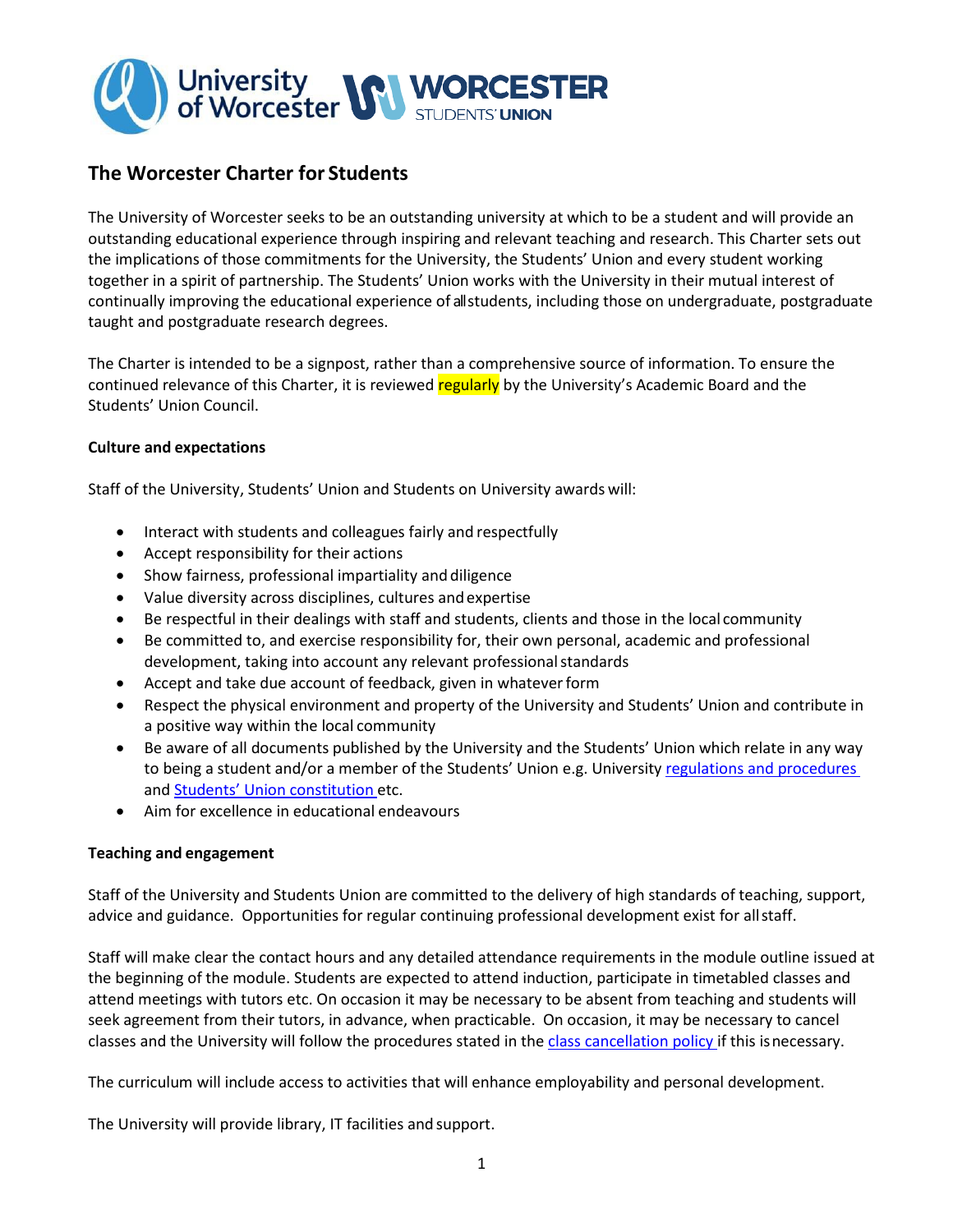Students are also expected to take responsibility for managing their own learning: attend timetabled sessions and actively engage in their course; ensure they spend sufficient regular time in private study, and participate fully in group learning activities.

### **Assessment and Feedback**

Staff at the University will make clear the detailed assessment criteria and tasks in moduleoutlines.

Students will be provided with the opportunity to discuss assignment tasks before submission.

Students are required to submit all assessed items or if appropriate bring to the attention of the University details of any mitigating circumstances for consideration up to one week (seven days) after the assessment submission date or when appropriate seek an extension, by stated deadlines.

Formative assessment and feedback is used throughout the course. Staff will provide feedback on formative assessment or interim assessment normally before summative assessment deadlines for all modules.

Where appropriate, there is anonymous marking for all summative assessments.

Staff will provide individual feedback to students within twenty working days or communicate to students reasons for delay within the time frame. Students should actively seek and use feedback for their academic development.

#### **Course Management**

All students will have access to a course handbook which will set out the formal requirements of the course along with information o[n academic appeals and](http://www.worcester.ac.uk/registryservices/662.htm) complaints.

Staff at the University and Students' Union will encourage and support student participation in academic development and course management through the election of [Course](http://www.worcsu.com/yourvoice/stars/) [Representatives.](https://www.worcsu.com/yourvoice/reps/) Students are expected to support Course Representatives and participate in systems which will lead to improvements in the quality of learning and teaching such as course surveys and the National Student Survey.

### **Support for students**

The University seeks to provide outstanding support through academic tutoring or research supervision and a highly professional range of services to support students including access to counselling and advice on: health and welfare; accommodation; academic guidance, finance and careers etc. in order to assist students with academic and welfare problems.

In addition the **Students' Union will provide independent support for students who encounter academic or** welfare problems. They will also provide a range of clubs, societies, volunteering and fundraising to enhance students' personal and professional development.

The University will make clear to students the course costs, payment options and deadlines, and an estimate of necessary [additional costs a](http://www.worc.ac.uk/moneyadvice/)ssociated with the course. Students are expected to make prompt payment of charges made by the university.